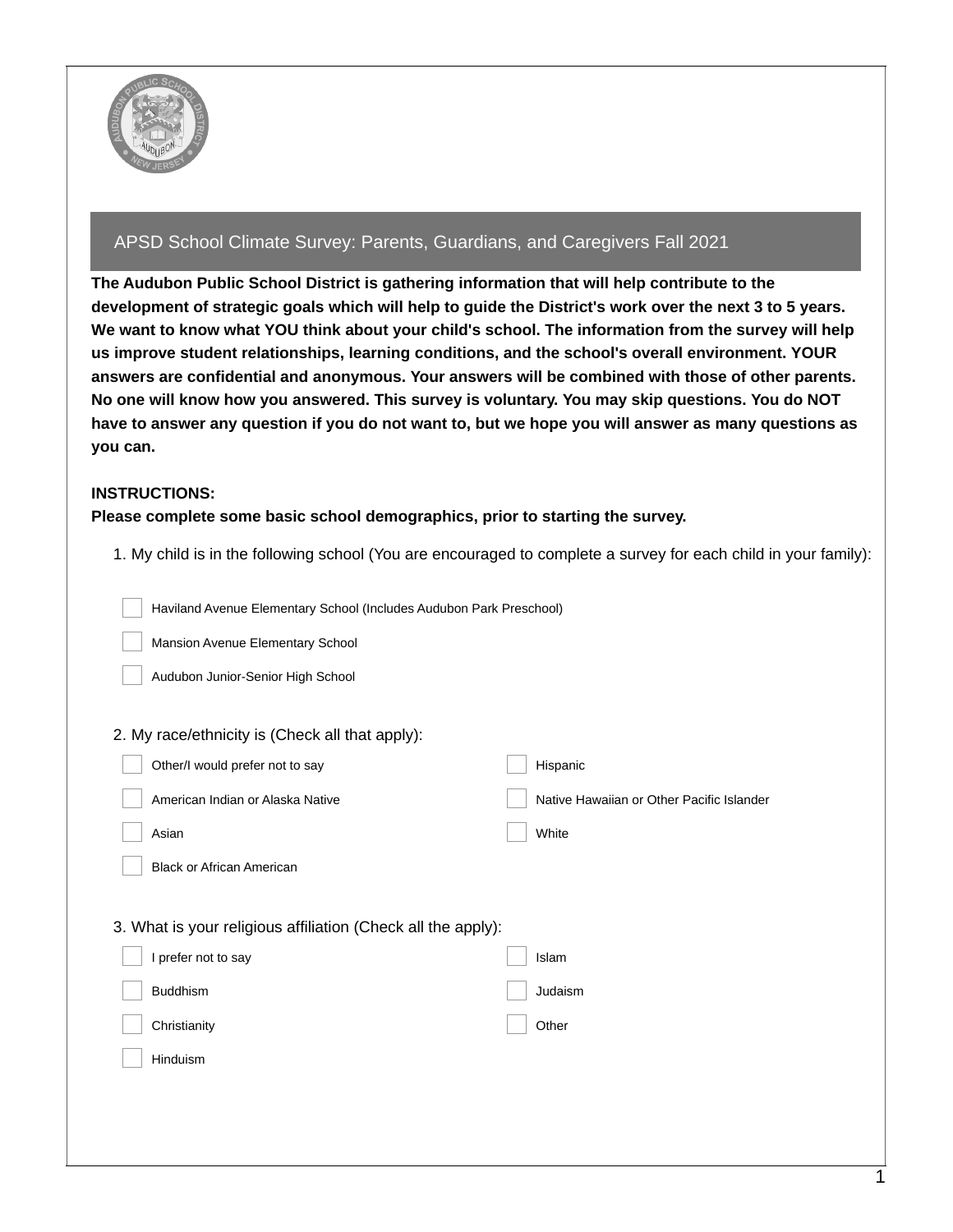4. Some major cultural events, holidays, religious events, etc. our family celebrates and/or practices include:

## 5. NJ DOE School Climate Survey

#### INSTRUCTIONS:

Please read each question carefully and select the ONE answer that most closely fits your opinion. We appreciate you taking the time to share your thoughts and continuing to contribute to the District's growth and continued success.

Please indicate how much you agree or disagree with the following statements about your school.

|                                                                                | <b>Strongly Disagree</b> | Disagree | Neutral | Agree | <b>Strongly Agree</b> |
|--------------------------------------------------------------------------------|--------------------------|----------|---------|-------|-----------------------|
| I am satisfied with the<br>length of the school day.                           |                          |          |         |       |                       |
| My child's school<br>environment is clean and<br>in good condition.            |                          |          |         |       |                       |
| I like my child's school<br>building.                                          |                          |          |         |       |                       |
| My child feels safe at<br>school.                                              |                          |          |         |       |                       |
| Students at my child's<br>school are well-behaved.                             |                          |          |         |       |                       |
| My child is safe going to<br>and from school.                                  |                          |          |         |       |                       |
| The learning<br>environment at my<br>child's school is<br>excellent.           |                          |          |         |       |                       |
| I am proud that my child<br>attends this school.                               |                          |          |         |       |                       |
| I am satisfied with the<br>extracurricular activities<br>at my child's school. |                          |          |         |       |                       |
| Communications with<br>families occurs in an<br>open and respectful<br>manner. |                          |          |         |       |                       |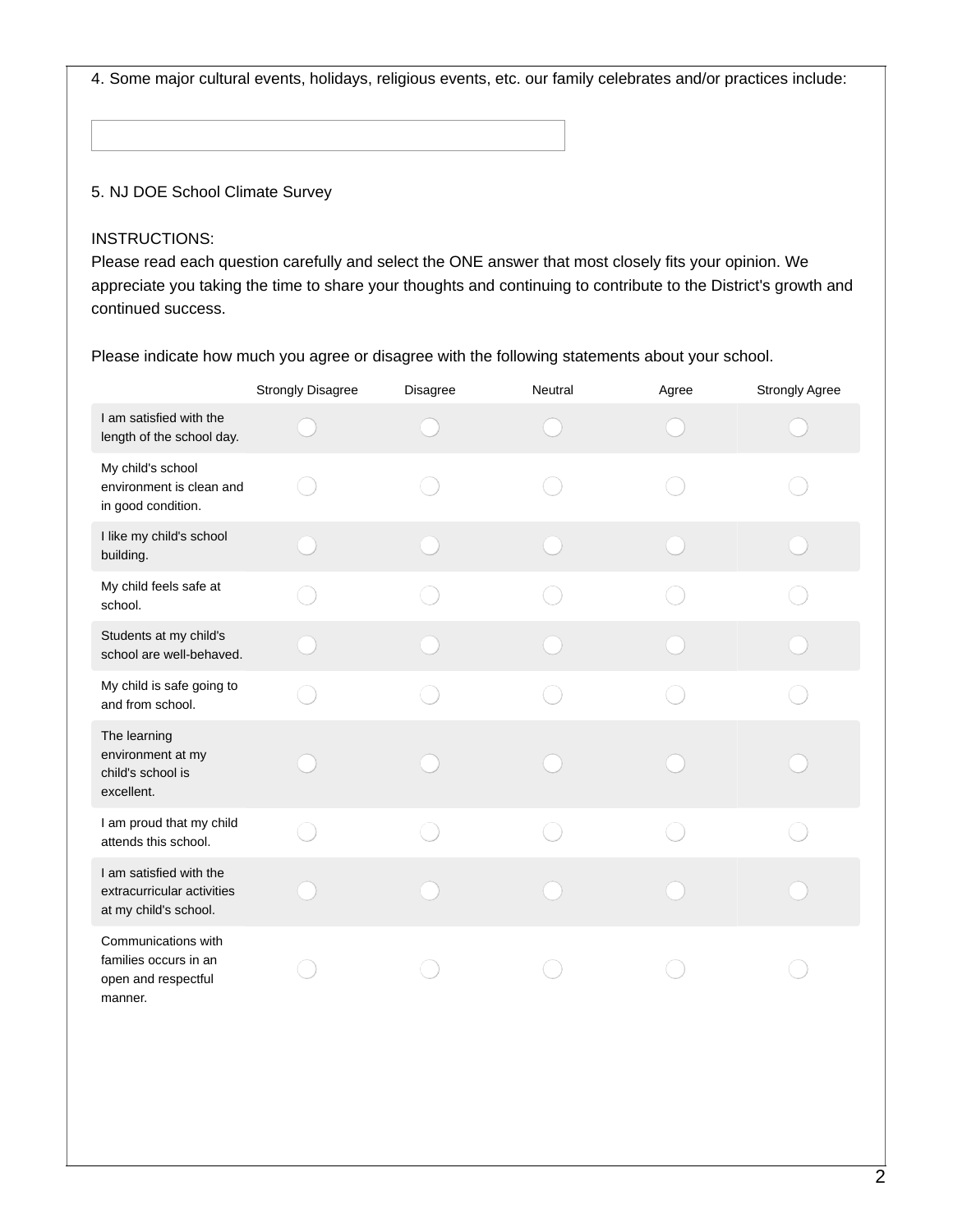| 6. Please indicate how much you agree or disagree with the following statements:           |                          |          |         |       |                |
|--------------------------------------------------------------------------------------------|--------------------------|----------|---------|-------|----------------|
|                                                                                            | <b>Strongly Disagree</b> | Disagree | Neutral | Agree | Strongly Agree |
| School staff has helped<br>my child learn how to<br>manage time.                           |                          |          |         |       |                |
| Teachers assign high-<br>quality homework that<br>helps my child learn.                    |                          |          |         |       |                |
| Teachers at my child's<br>school set high<br>standards for students.                       |                          |          |         |       |                |
| My child's teachers<br>encourage students to<br>think independently.                       |                          |          |         |       |                |
| The best teachers and<br>staff are kept at my<br>child's school.                           |                          |          |         |       |                |
| Overall, I am satisfied<br>with my child's school.                                         |                          |          |         |       |                |
| The teachers at my<br>child's school are<br>excellent.                                     |                          |          |         |       |                |
| The academic needs of<br>students are met at my<br>child's school.                         |                          |          |         |       |                |
| The teachers and staff at<br>my child's school follow<br>through on<br>commitments.        |                          |          |         |       |                |
| My child's academic<br>performance has<br>improved because of the<br>staff at this school. |                          |          |         |       |                |
| Students at my child's<br>school respect their<br>teachers.                                |                          |          |         |       |                |
| Overall, I respect the<br>teacher's at my child's<br>school.                               |                          |          |         |       |                |
| The rules of student<br>conduct are consistently<br>enforced at my child's<br>school.      |                          |          |         |       |                |
|                                                                                            |                          |          |         |       |                |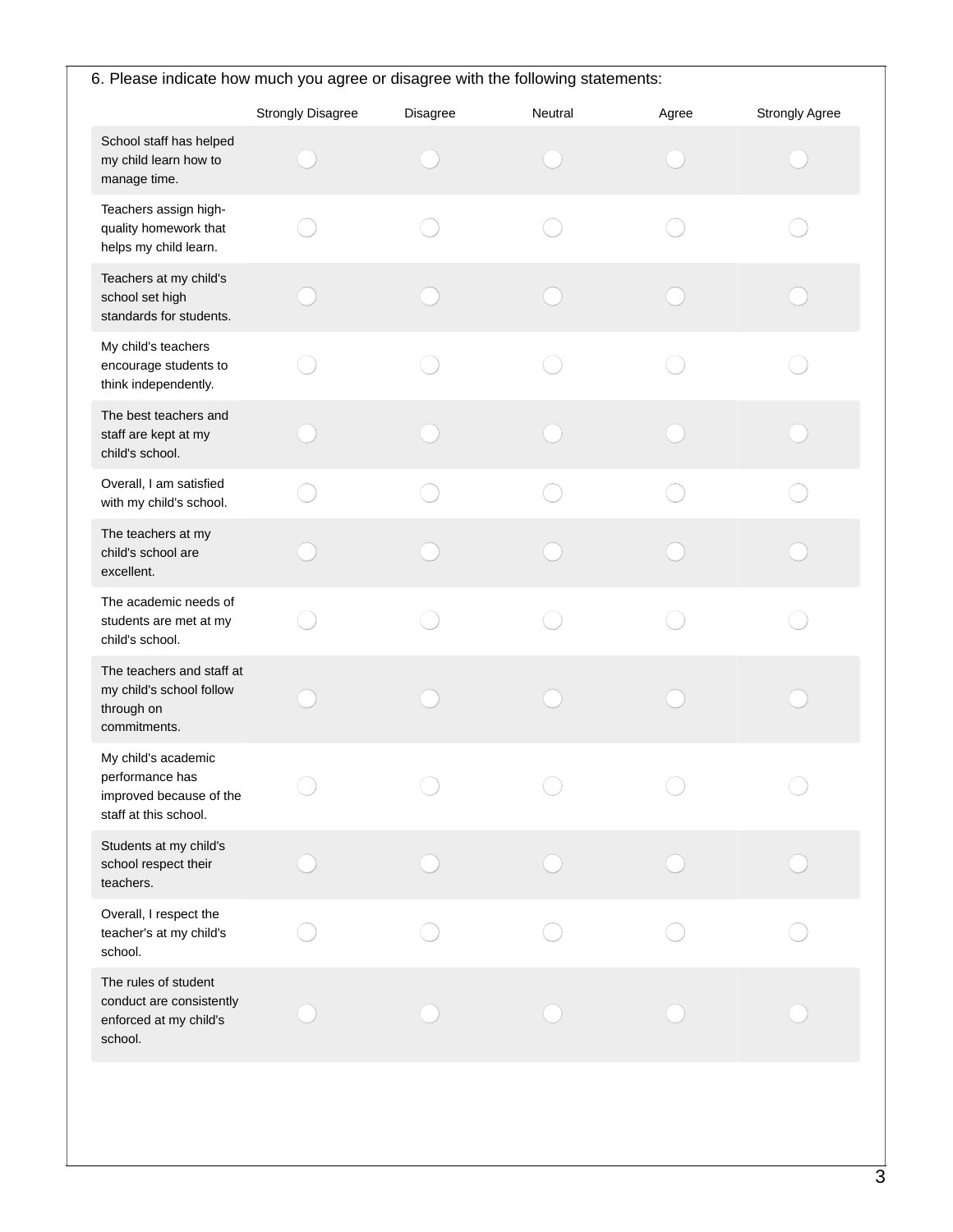| 7. Please indicate how much you agree or disagree with the following statements.                                            |                          |          |         |       |                |
|-----------------------------------------------------------------------------------------------------------------------------|--------------------------|----------|---------|-------|----------------|
|                                                                                                                             | <b>Strongly Disagree</b> | Disagree | Neutral | Agree | Strongly Agree |
| School staff encourages<br>students to respect each<br>other's differences (for<br>example gender, race,<br>culture, etc.). |                          |          |         |       |                |
| Adults who work in my<br>child's school treat<br>students with respect.                                                     |                          |          |         |       |                |
| Adults in my child's<br>school seem to work well<br>with one another.                                                       |                          |          |         |       |                |
| I wish my child went to a<br>different school.                                                                              |                          |          |         |       |                |
| School staff has a<br>positive impact on my<br>child's behavior.                                                            |                          |          |         |       |                |
| The rules for student<br>behavior at my child's<br>school are fair.                                                         |                          |          |         |       |                |
| My child can turn to<br>friends at school with<br>questions about<br>homework.                                              |                          |          |         |       |                |
| The teachers in the<br>school have built strong<br>relationships with my<br>child.                                          |                          |          |         |       |                |
| My child has friends at<br>school he or she can<br>trust and talk to about<br>problems.                                     |                          |          |         |       |                |
| I know what is going on<br>in my child's school.                                                                            |                          |          |         |       |                |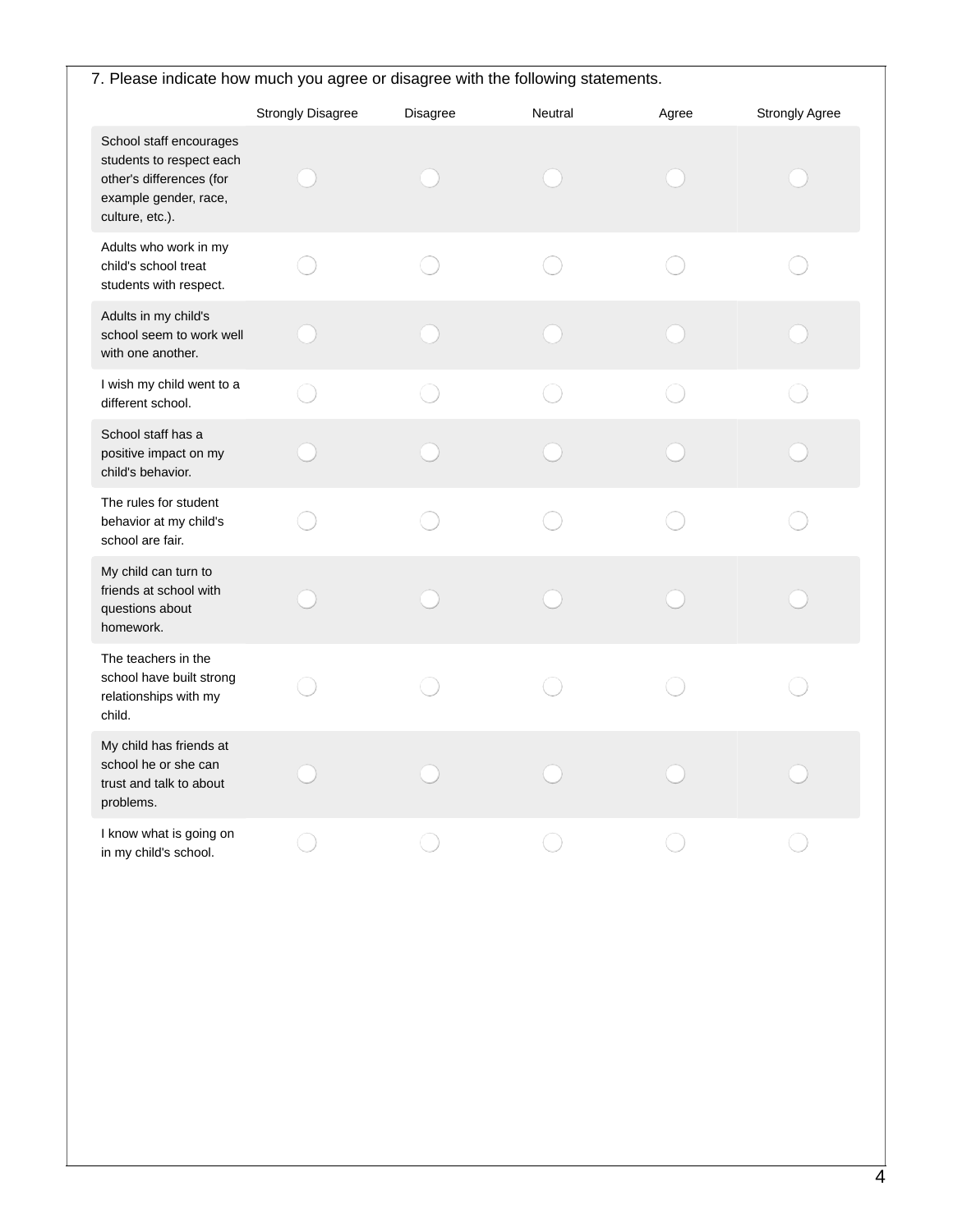| 8. Please indicate how much you agree or disagree with the following statements.          |                          |          |         |       |                       |
|-------------------------------------------------------------------------------------------|--------------------------|----------|---------|-------|-----------------------|
|                                                                                           | <b>Strongly Disagree</b> | Disagree | Neutral | Agree | <b>Strongly Agree</b> |
| My child's school tries to<br>get family members to<br>take part in school<br>activities. |                          |          |         |       |                       |
| I am actively involved<br>with my child's school.                                         |                          |          |         |       |                       |
| Parents are involved in<br>making important school<br>decisions.                          |                          |          |         |       |                       |
| My child has pride in the<br>school.                                                      |                          |          |         |       |                       |
| I feel comfortable talking<br>with my child's teachers.                                   |                          |          |         |       |                       |
| I am well-informed about<br>how my child is doing in<br>school.                           |                          |          |         |       |                       |
| I feel welcome at my<br>child's school.                                                   |                          |          |         |       |                       |
| I know what my child's<br>teacher expects of my<br>child.                                 |                          |          |         |       |                       |
| 9. My child attends an afterschool program at:                                            |                          |          |         |       |                       |
| Public school.                                                                            |                          | Yes      |         | No    |                       |
| Church or religious<br>organization.                                                      |                          |          |         |       |                       |
| Community center or<br>community-sponsored<br>entity.                                     |                          |          |         |       |                       |
| Some other location.                                                                      |                          |          |         |       |                       |

# 10. Questions I wished I was asked on this portion of the survey include the following: